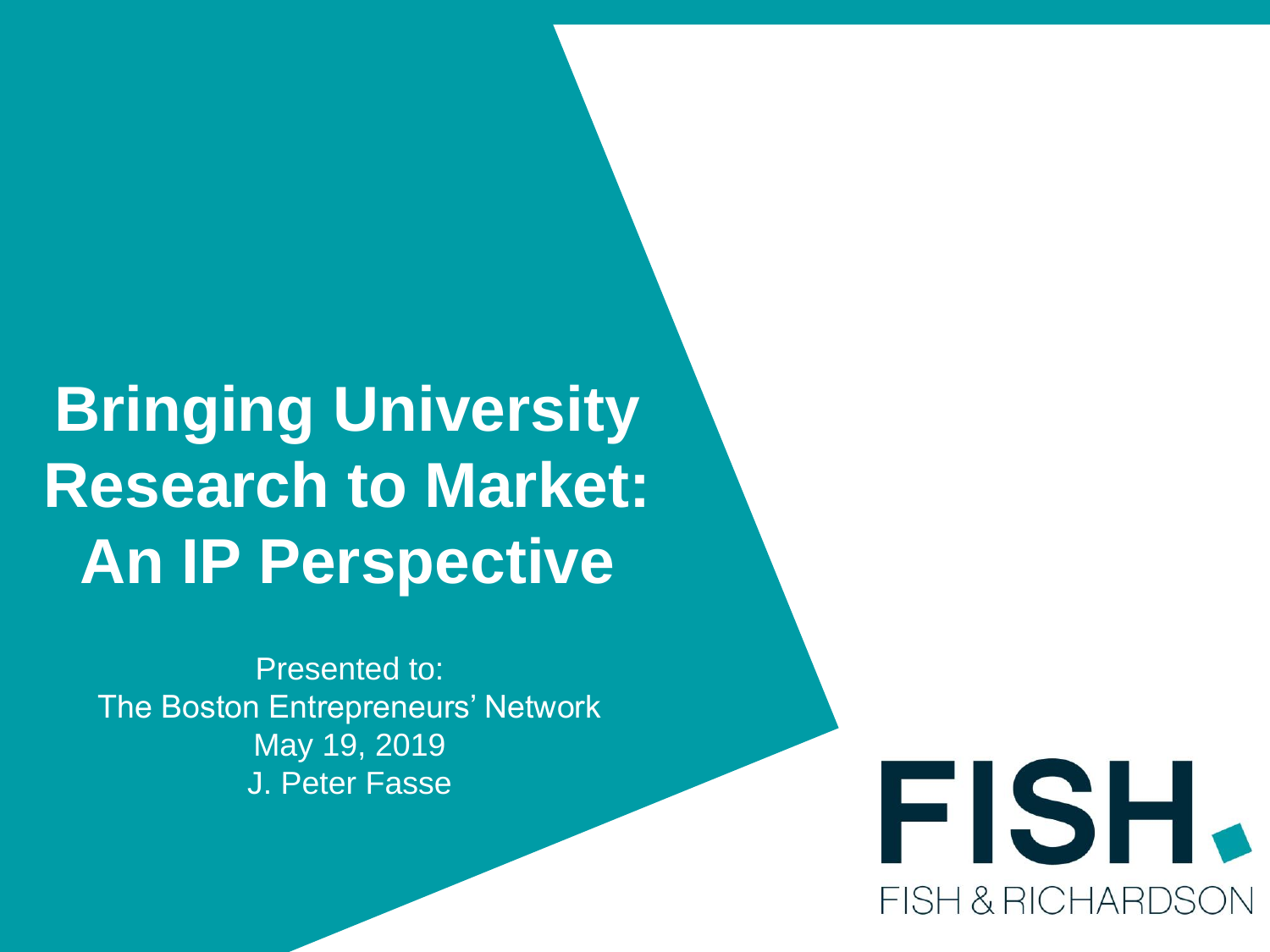# **Agenda**

- **Who owns the University's IP?**
- **How best to obtain rights to University IP?**
	- Assignment
	- License
	- Trade Secrets
- **Who controls prosecution of University IP?**
- **Should University employees manage startups?**
- **What is the Bayh-Dole Act, and how does this law impact the transfer of IP rights?**
- **Must a university be involved in enforcing IP rights?**

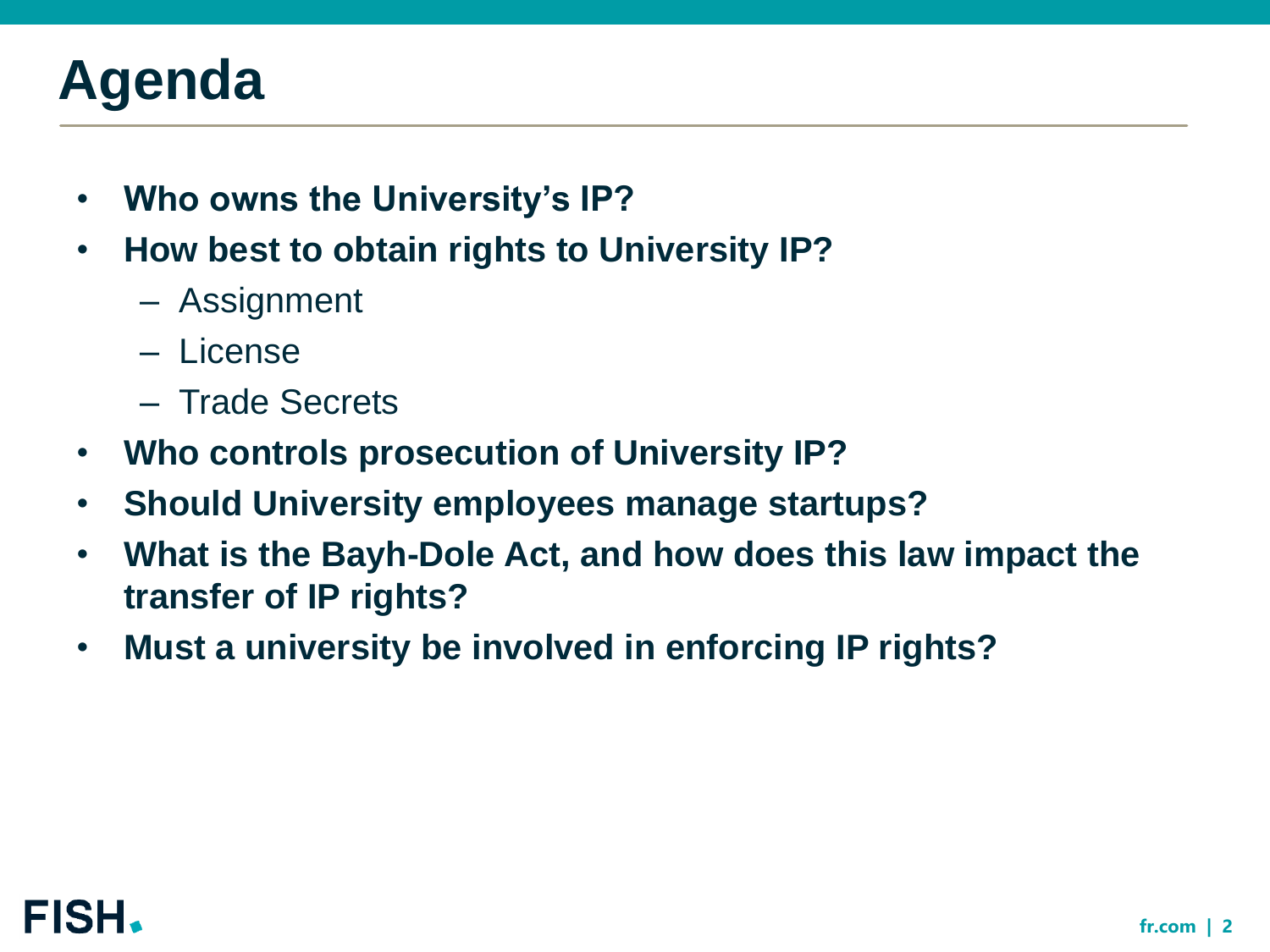### **Who Owns the University's IP?**

- **Before you can obtain rights to University IP, you must first confirm who owns the IP**
	- Make sure all assignments are clear and recorded at the USPTO
- *Board of Trustees of Leland Stanford Junior Univ. v. Roche Molecular Systems, Inc.***, 563 U.S. 776 (2011)**
- **Supreme Court that held that inventors own title in a patented invention, even if the inventor is a researcher at a federally funded lab subject to the Bayh–Dole Act**
- **Case affirmed the US Constitutional law that inventors automatically own their inventions, and contractual obligations to assign those rights to third parties are secondary.**
- **An obligation/agreement to assign is not sufficient**
- **There must be an executed assignment to the university**
- **Beware of vague transfers of rights back to inventors**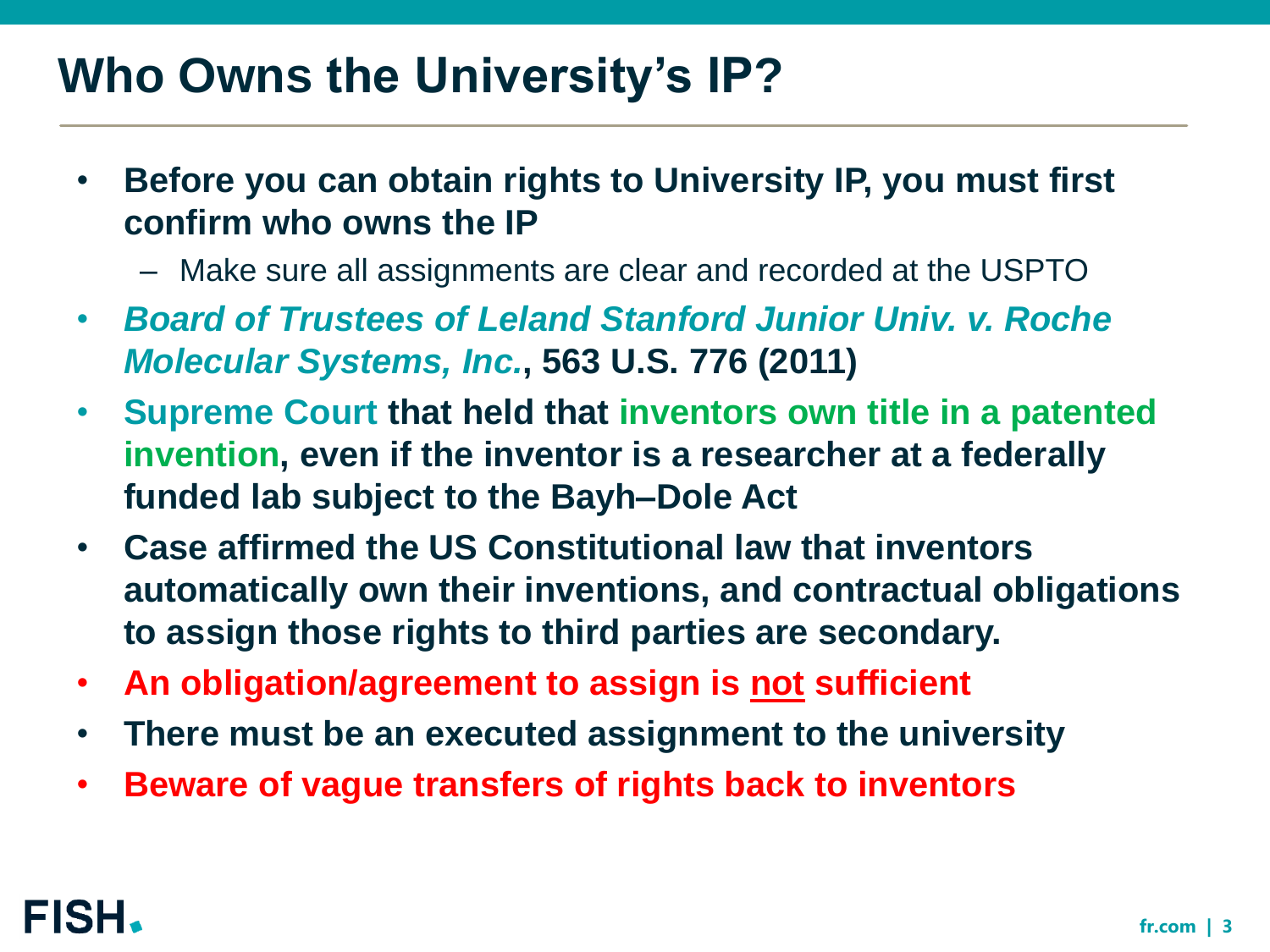### **Who Owns the University's IP?**

- *Stanford v Roche* **- A Stanford employee, who was under obligation to assign inventions to Stanford, worked at a biotech company to learn a new PCR technique, and "do hereby assign" inventions to the company, but then went back to Stanford**
- **The company was later purchased by Roche**
- **Stanford filed patents on work the employee did after returning, and the company (and later Roche) introduced products based on the work the Stanford employee did at the company.**
- **Stanford sued Roche for infringing its patents; Roche countered it had an ownership in the patents due to the agreement it had with the Stanford employee**
- **District Court and Federal Circuit held that Roche had true assignment, as obligation to assign to Stanford was insufficient (and claims were invalid for obviousness)**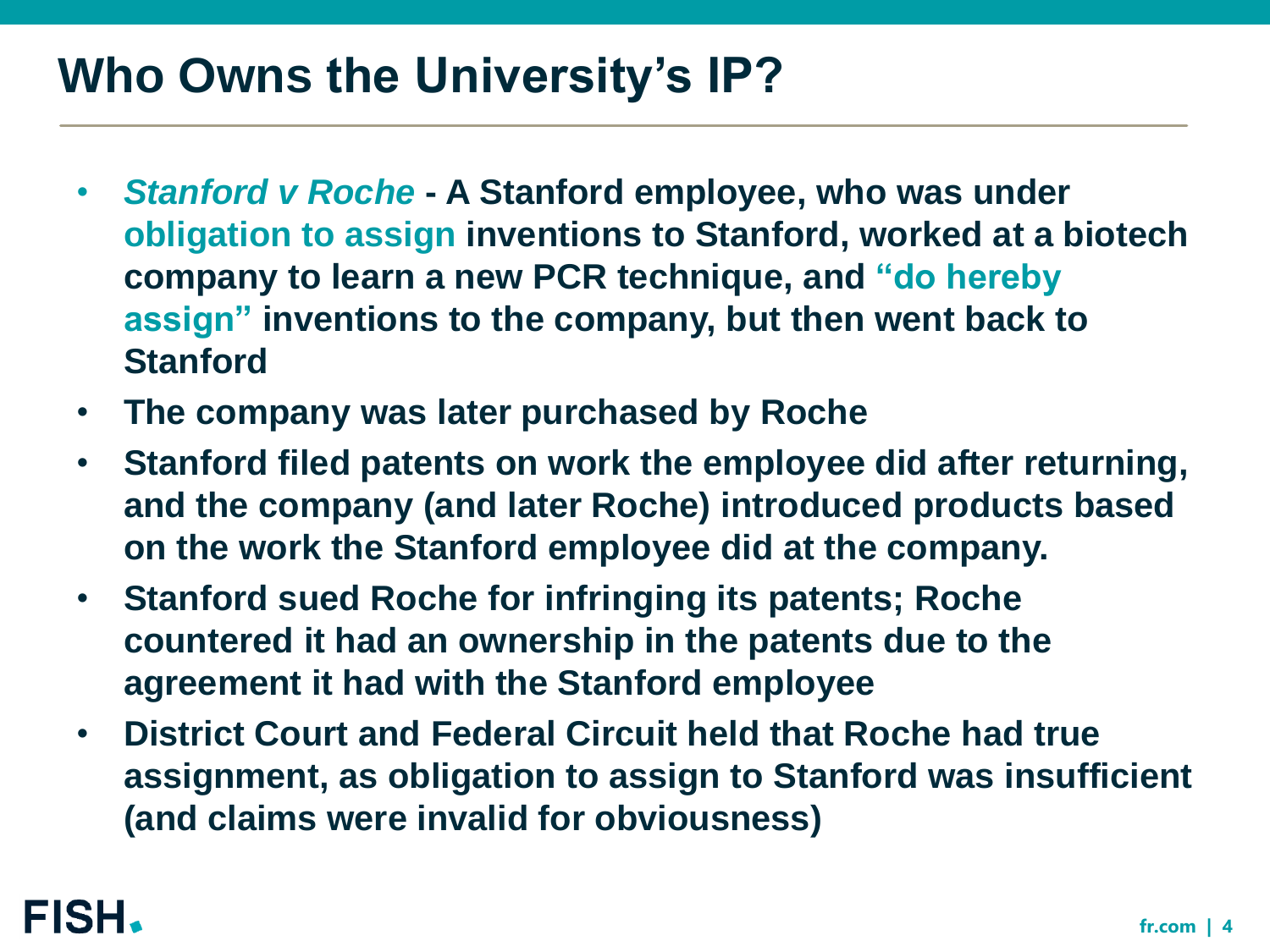### **How Best to Obtain Rights to University IP?**

- **Assignment – best if you can get this complete transfer of all rights, title, and interest**
- **License**
	- Exclusive
		- **Field-of-Use**
		- **Geographic Restrictions**
	- Non-Exclusive
- **Trade Secrets/Know How**
	- Difficult in the university setting, because faculty need to publish and submit grant proposals
- **License Agreement may cover a mix of rights and include patents and "know how"**
- **Bottom line – make sure your agreement is clear, especially with respect to future inventions**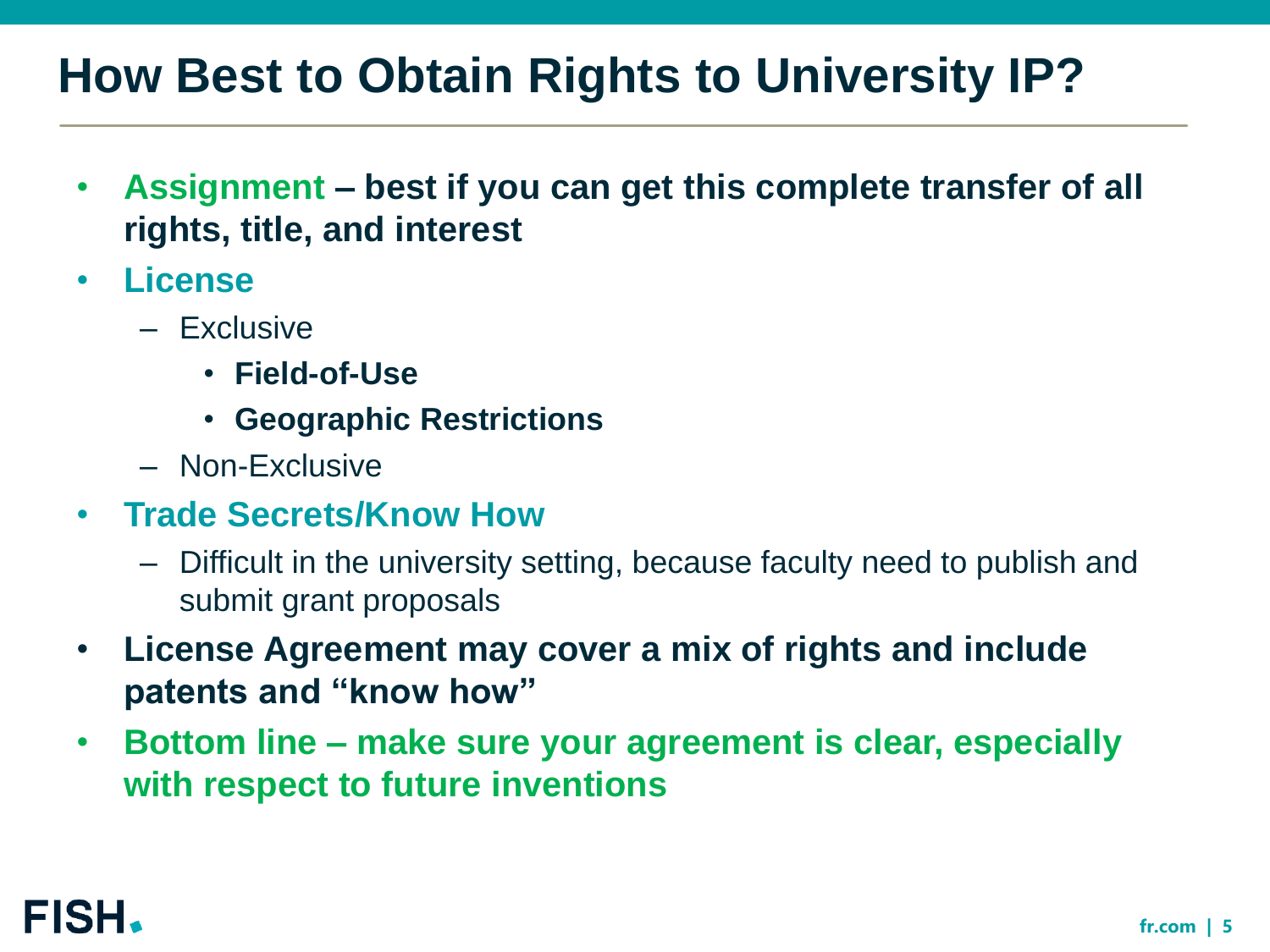# **Who Controls Prosecution of University IP?**

#### • **It depends entirely on the University**

- Typically universities prefer to retain control over prosecution of IP that they have licensed
	- **However, most license agreements require the licensee to pay for prosecution costs**
- Some universities are willing to allow the company to control prosecution, but with certain restrictions
	- **E.g., the licensee cannot abandon an application without notifying the university**
- Some universities will assign rights to the startup company, which then has no restraints on patent prosecution
- **Bottom line – try to get control of prosecution if you can**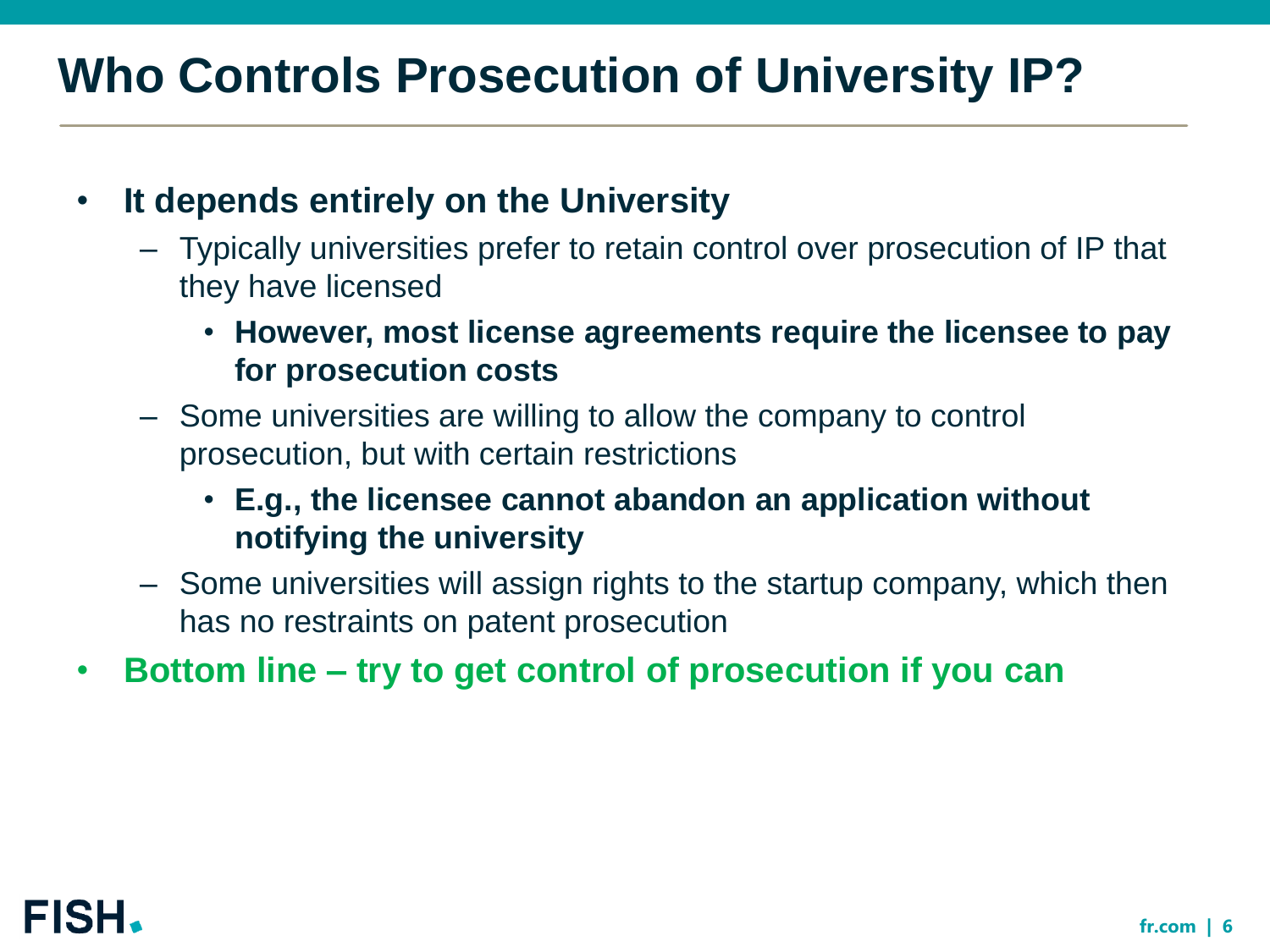### **Should University Employees Manage Startups?**

- **Are university employees permitted to become officers or have management level positions at startups?**
	- Up to university policy and employment agreement
		- **MIT does not permit officer/management roles – consulting/ advising roles only, for up to 20% of their time**
		- **Purdue encourages startups and permits faculty to have management roles**
- **Is it a good idea for university employees to run their own companies?**
	- Can work if has prior business experience, but dual role at both the university and the company can be very tricky
	- If research continues at both the university and the company, conflicts of interest and breach of confidentiality issues may arise
	- Investors may be wary of sufficient time and loyalty to the company
	- Double patenting issues may arise if the employee leaves the university to work at the company and others continue research at the university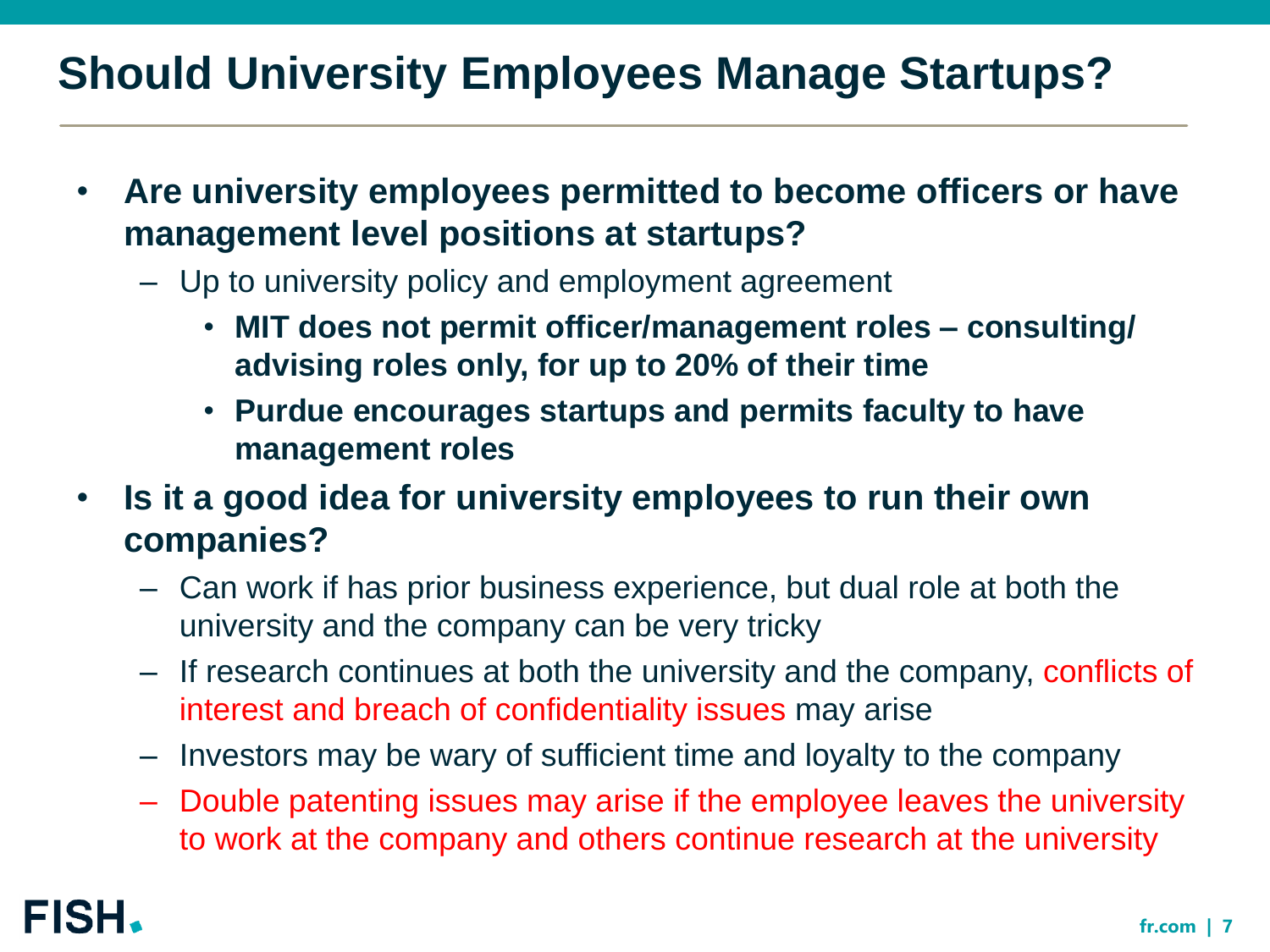#### • **What is the Bayh-Dole Act?**

- Bayh–Dole Act or Patent and Trademark Law Amendments Act (Pub. L. 96-517, December 12, 1980)
- The Bayh-Dole Act has been said to be responsible for over 10,000 startup companies, at least 200 drugs and vaccines, and contributed \$500 billion - \$1 trillion to the economy
- **Bayh–Dole permits universities to retain ownership of inventions made under Federal grants, as long as they:**
	- In each patent include a statement that identifies the contract under which the invention was made and notice of the government's rights in the invention
	- Report inventions to the sponsoring agency within 2 months of disclosure
	- Elect in writing whether or not to retain title within two years of reporting
	- Grant to the government a nonexclusive, nontransferable, irrevocable, paid-up license to practice or have practiced for or on behalf of the US the subject invention throughout the world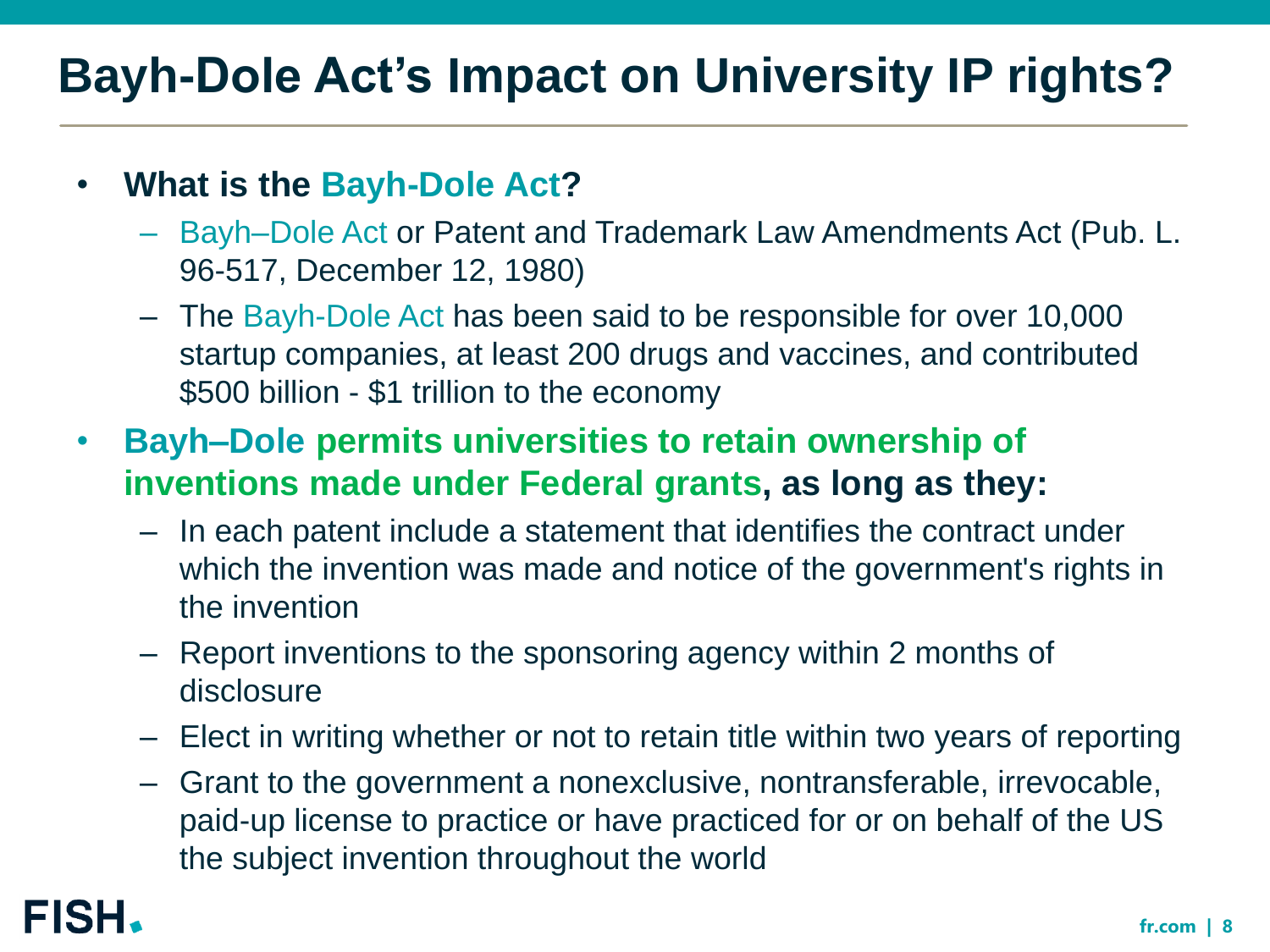- **The Bayh-Dole Act requires in exclusive licenses to sell/use in the US that products be manufactured substantially in the US**
	- This requirement can impact a startup's ability to freely decide where to manufacture a patented product
	- This requirement can impact foreign investments in the company
- **The Bayh-Dole Act also requires that the university agree to allow the government to "march in" and require licenses to be granted, in certain circumstances, such as if the organization has not taken effective steps to achieve practical application of the invention**
	- However, to this date, the government has not utilized these "march in" rights, though there have been several petitions to make this request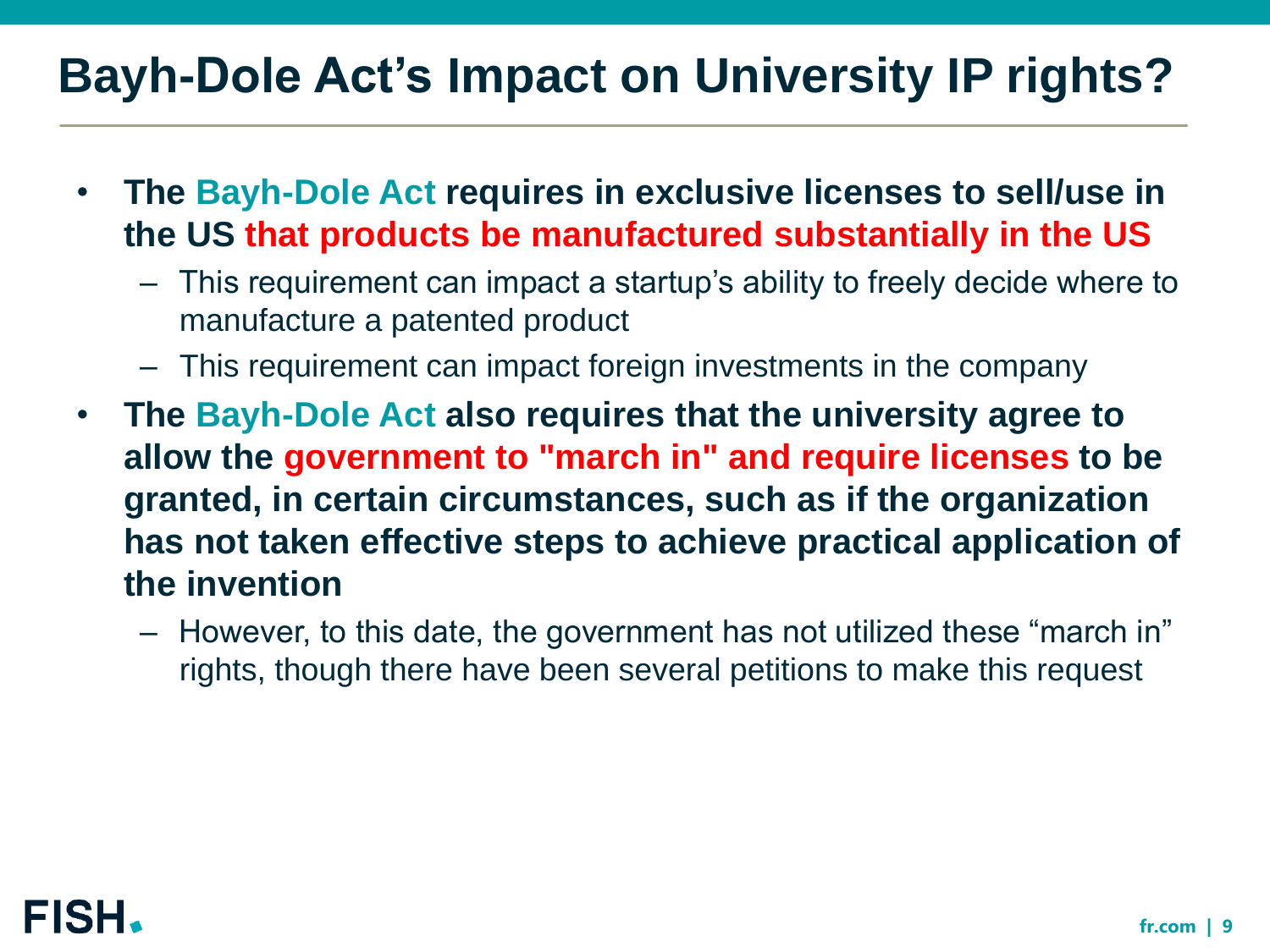#### • **Other university obligations include:**

- File initial patent application within one year upon election to retain title
- Notify government if application/patent will be abandoned/lapse
- Convey to the Federal agency, upon written request, title to any invention if the organization fails to file, does not continue prosecution, or will allow a patent to lapse
- Report on the utilization of inventions
- Certain additional requirements apply to nonprofit organizations only. Nonprofits must also:
	- **Assign rights to invention only to an organization having as a primary function the management of inventions, unless approved by the Federal agency**
	- **Share royalties with the inventor**
	- **Use balance of royalties for scientific research or education**
	- **Make efforts to attract, and give preference to, small business licensees**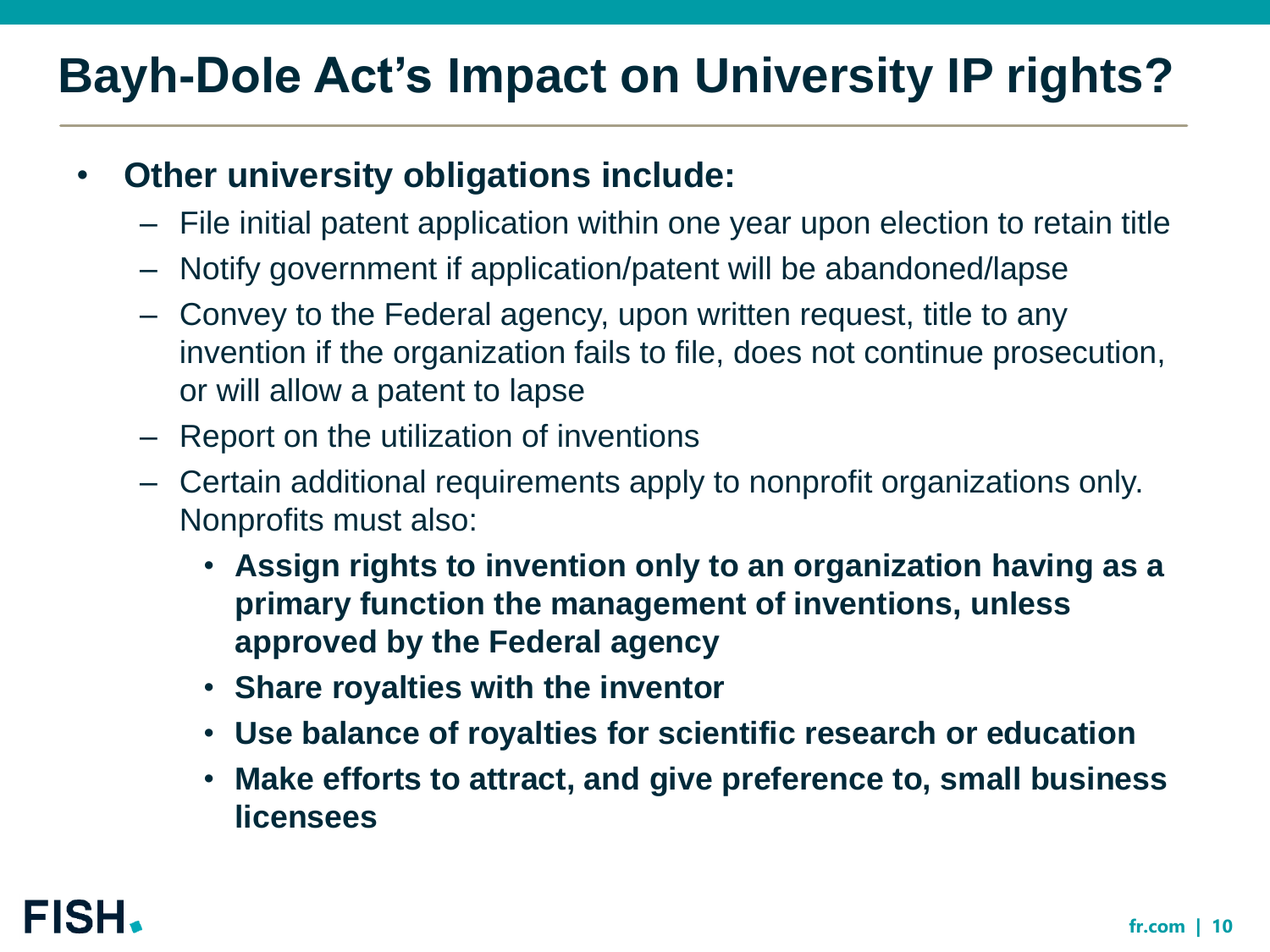- **The government's march-in right is one of the most contentious provisions in Bayh-Dole Act**
- **Allows funding agency, on its own initiative or at the request of a third party, to ignore the exclusivity of a patent awarded under the act and force university to grant, or itself can grant, additional licenses to other "reasonable applicants."**
- **This right is strictly limited and can only be exercised if the agency determines, following an investigation, that one of four criteria is met, key of which is:**
	- Failure by the contractor to take "effective steps to achieve practical application of the subject invention" or a failure to satisfy "health and safety needs" of consumers.
- **Though this right is quite powerful in theory, it has never been applied in practice**
	- But might this change in the current health crisis?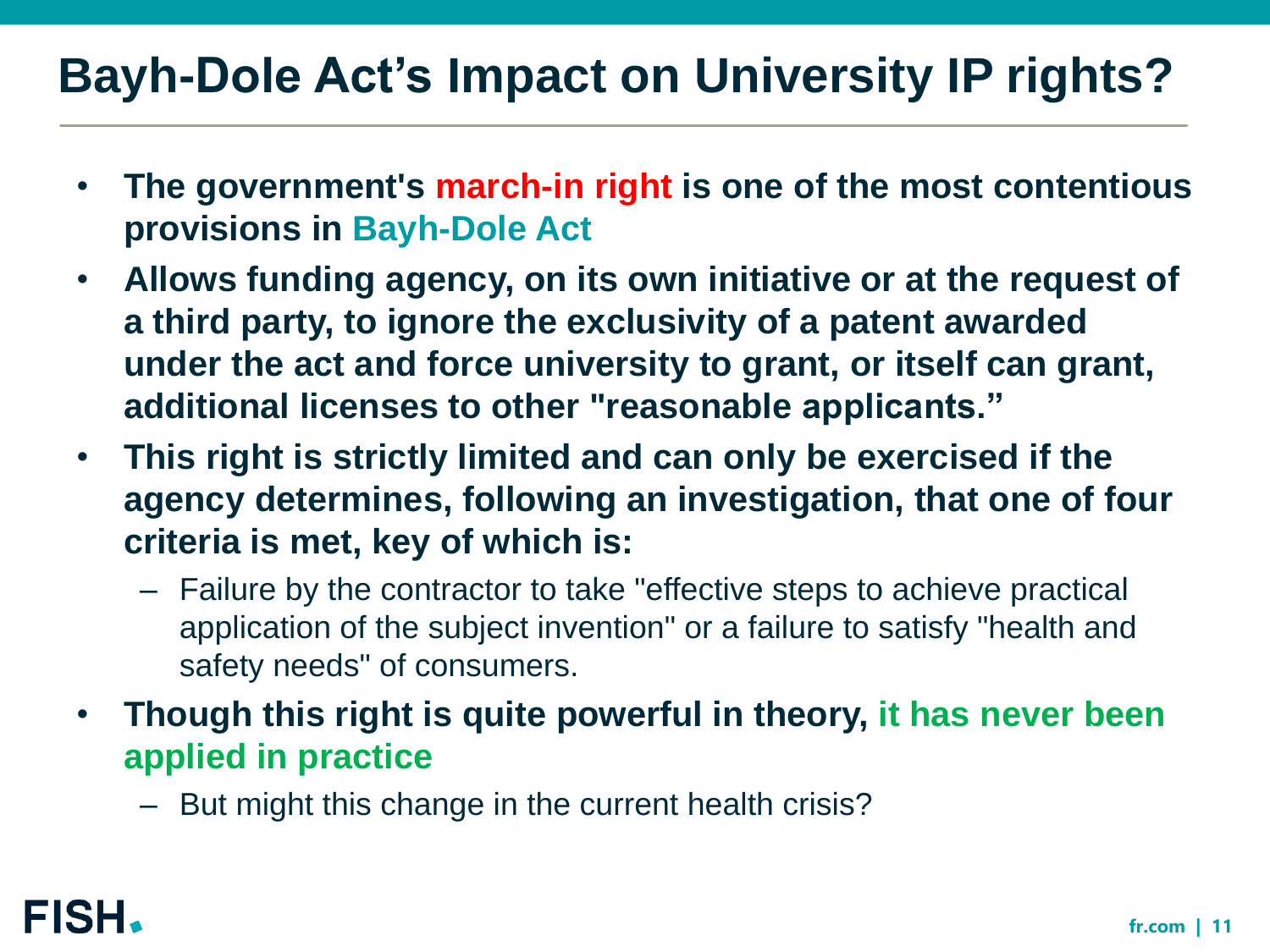#### • *Stanford v. Roche*

- **Stanford had argued that the Bayh–Dole Act gave grant recipients like Stanford a "right of second refusal" subject to the Government's right of first refusal, based on the following language of the statute:** 
	- "If a contractor does not elect to retain title to a subject invention in cases subject to this section, the Federal agency may consider and after consultation with the contractor grant requests for retention of rights by the inventor subject to the provisions of this Act and regulations promulgated hereunder"
	- Therefore Stanford should have earlier IP rights than Roche
	- Federal Circuit and Supreme Court disagreed
- **Bottom line - the Bayh-Dole Act did not change the basic law of inventorship**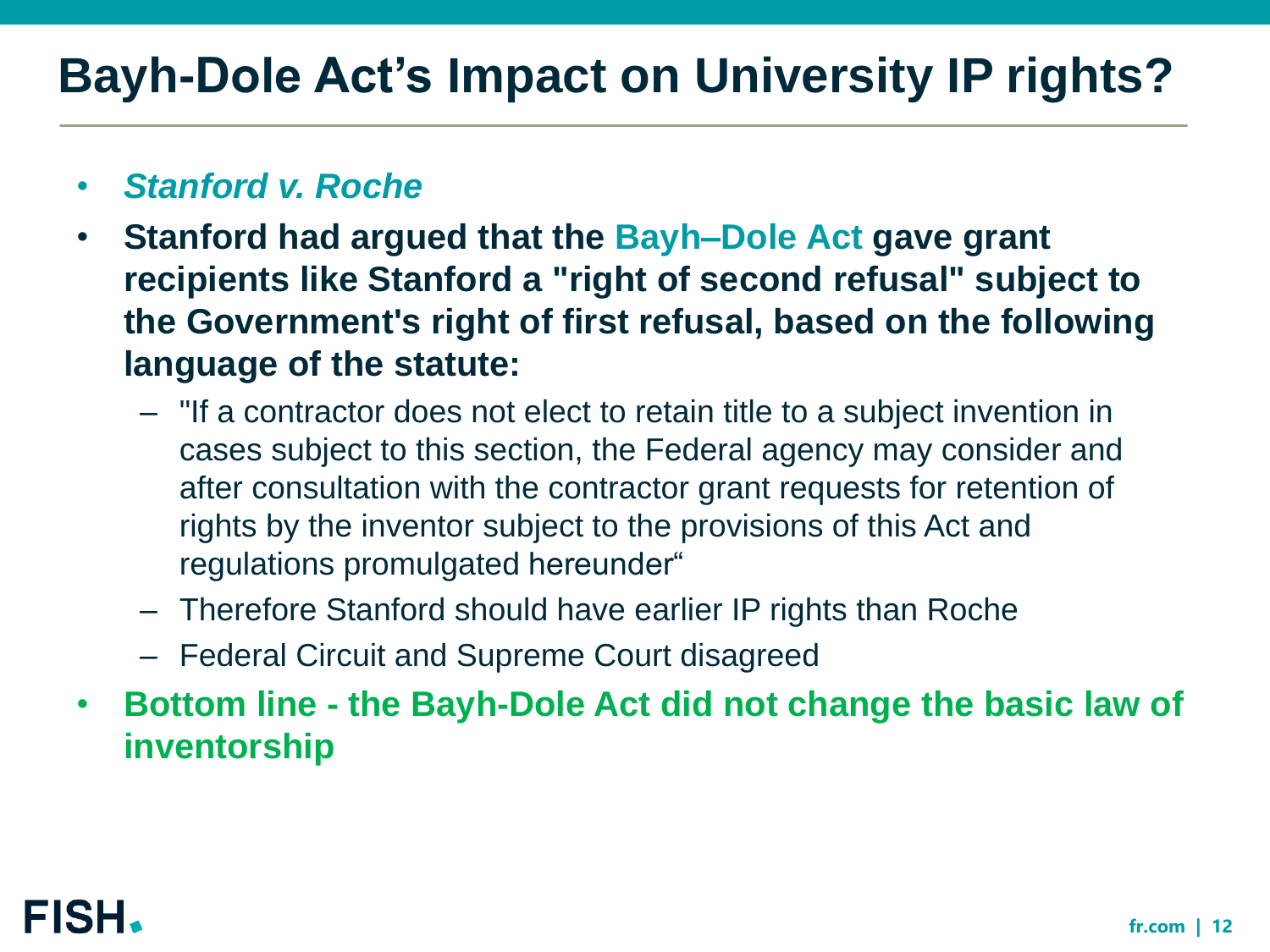#### • **Rule changes of May 14, 2018**

- if a provisional application is the "initial" filing for patent protection for a Subject Invention, the grant awardee must convert the provisional application to a non-provisional (or PCT) patent application within *10 months* rather than the typical 12 months allowed for non-federally funded inventions. (*See* 37 CFR 401.14(c)(3))
- funding agencies will "automatically" grant one year extensions of time to convert provisional applications, unless the agency objects in writing within 60 days of a request
- one option is to revise docketing to note the 10-month deadline for conversion of provisionals, then after filing the provisional, file a request for extension of time, then after 60 days, the university (and its patent counsel) should move the 10-month deadline to a 12-month deadline
- Federal government now also has an indefinite time period to request title after a university fails to meet a reporting or election deadline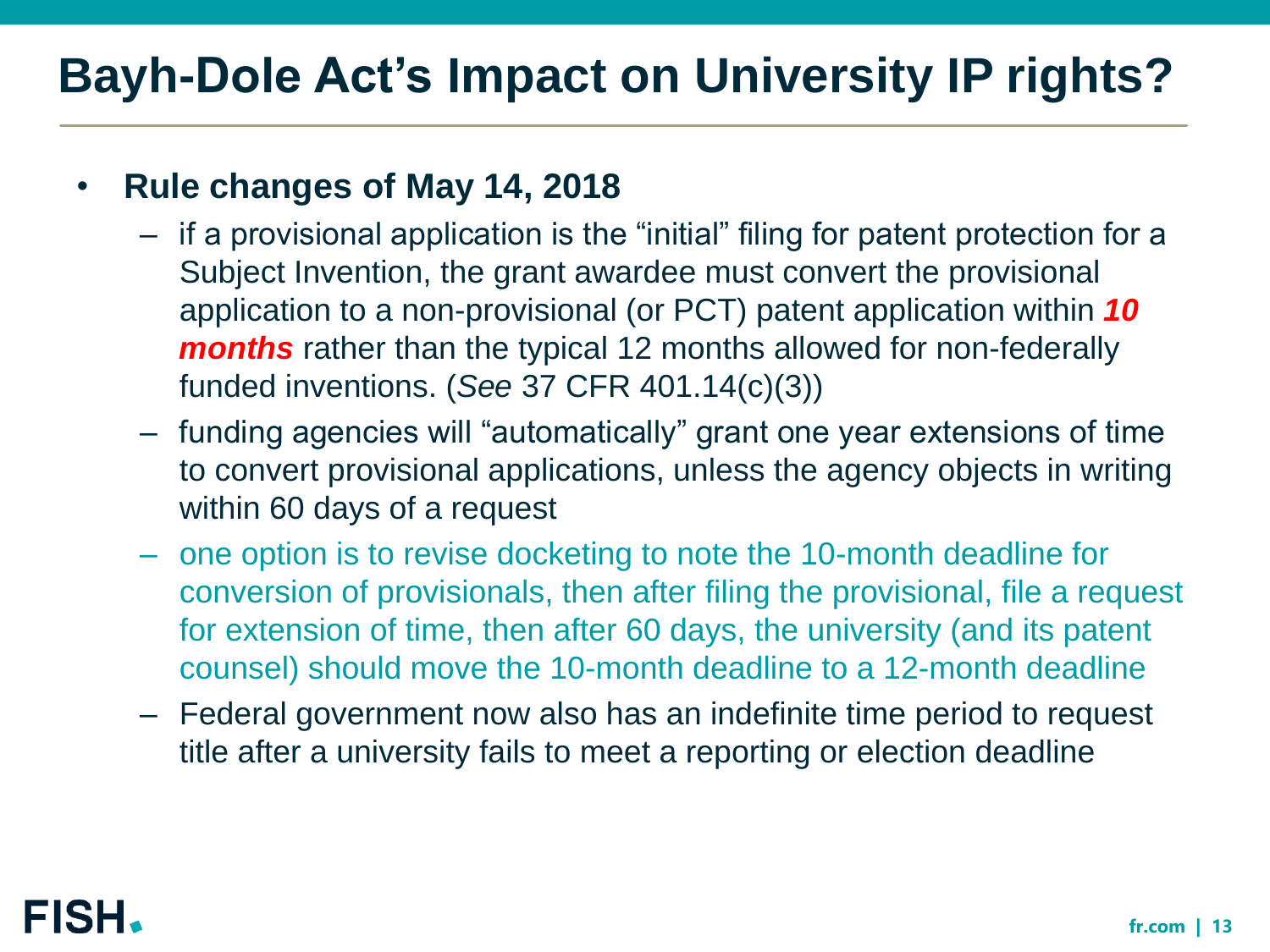### **Must University be Involved in Enforcing IP rights?**

- **In general, the university patent owner is a necessary and indispensable party where an exclusive licensee acquired less than all substantial rights**
	- right to sue for infringement,
	- right to indulge infringement by choosing not to sue, and
	- right to assign the rights it received under the patent
- **Without at least the following two rights a party does not have all substantial rights to bring a suit in its own name:**
	- Receiving party must have full, unrestricted rights to practice the patent or patents being transferred and must be able to make, use, offer to sell, sell, and import the claimed invention in all fields of use for the entirety of the life of the patent; and
	- If the receiving party does have the full right to practice the patent, then it must also have the unfettered right to enforce the patent
- **Bottom line – make sure your license agreement contains full rights so university need not be involved in bringing suit**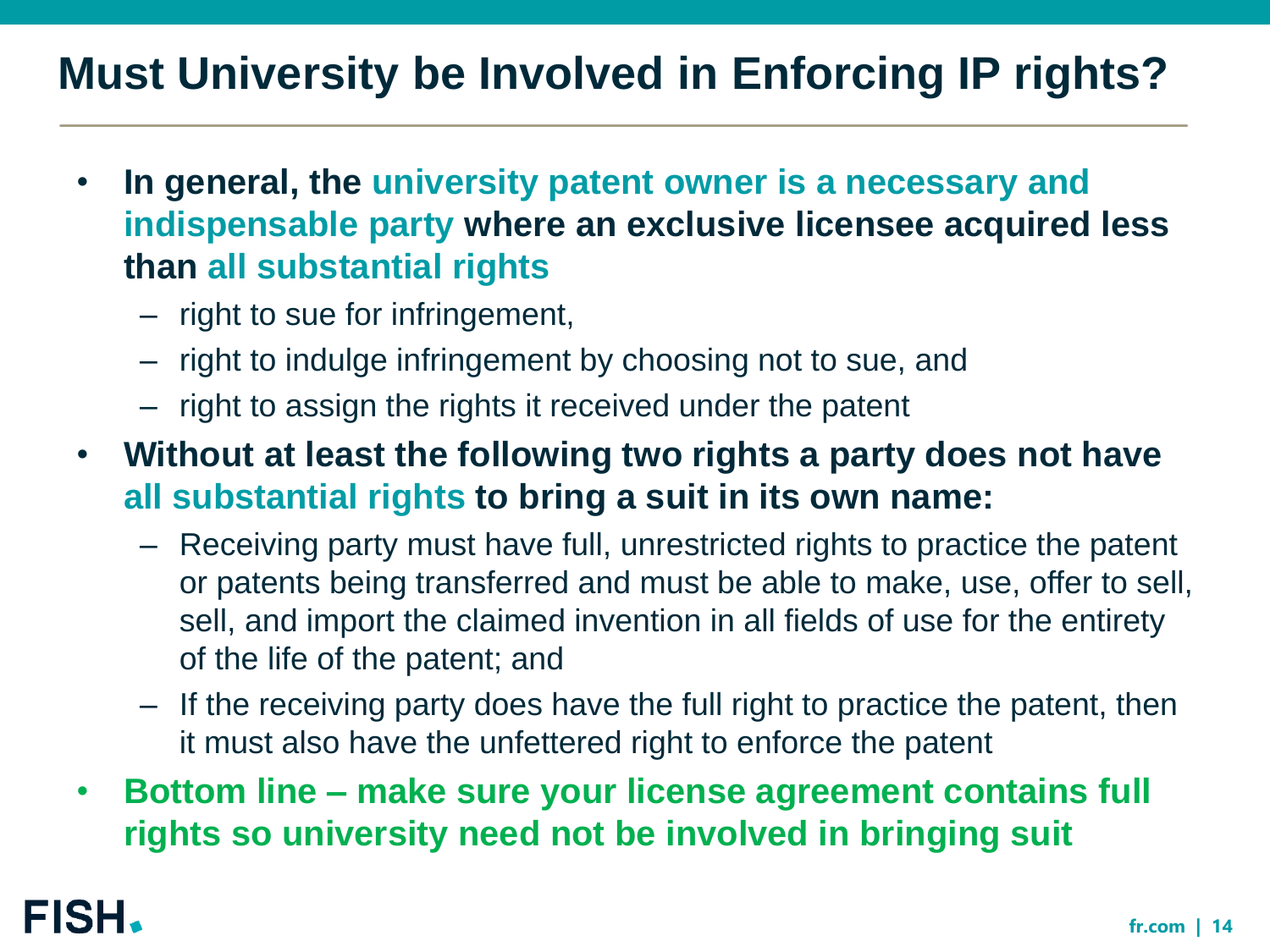### **Must University be Involved in enforcing IP rights?**

- **When patent owner is a state university, the situation is more complex**
- **The Eleventh Amendment to the U.S. Constitution grants state universities immunity from suit in Federal Court** 
	- This immunity may prevent an accused infringer from filing an action for patent invalidity when the patent is owned by a state university - even where the exclusive licensee of that patent has made an explicit infringement allegations against it
- *A123 Systems, Inc. v. Hydro-Quebec***, No. 2010-1059 (Fed. Cir. Nov. 20, 2010)** 
	- Federal Circuit decided that the University of Texas ("UT") was a necessary and indispensable party to an action to declare a patent invalid that it owned, but had exclusively licensed to a private party
	- UT could not be joined as a party entitled to sovereign immunity
	- The court dismissed the action to invalidate the patent, because all necessary and indispensable parties could not be joined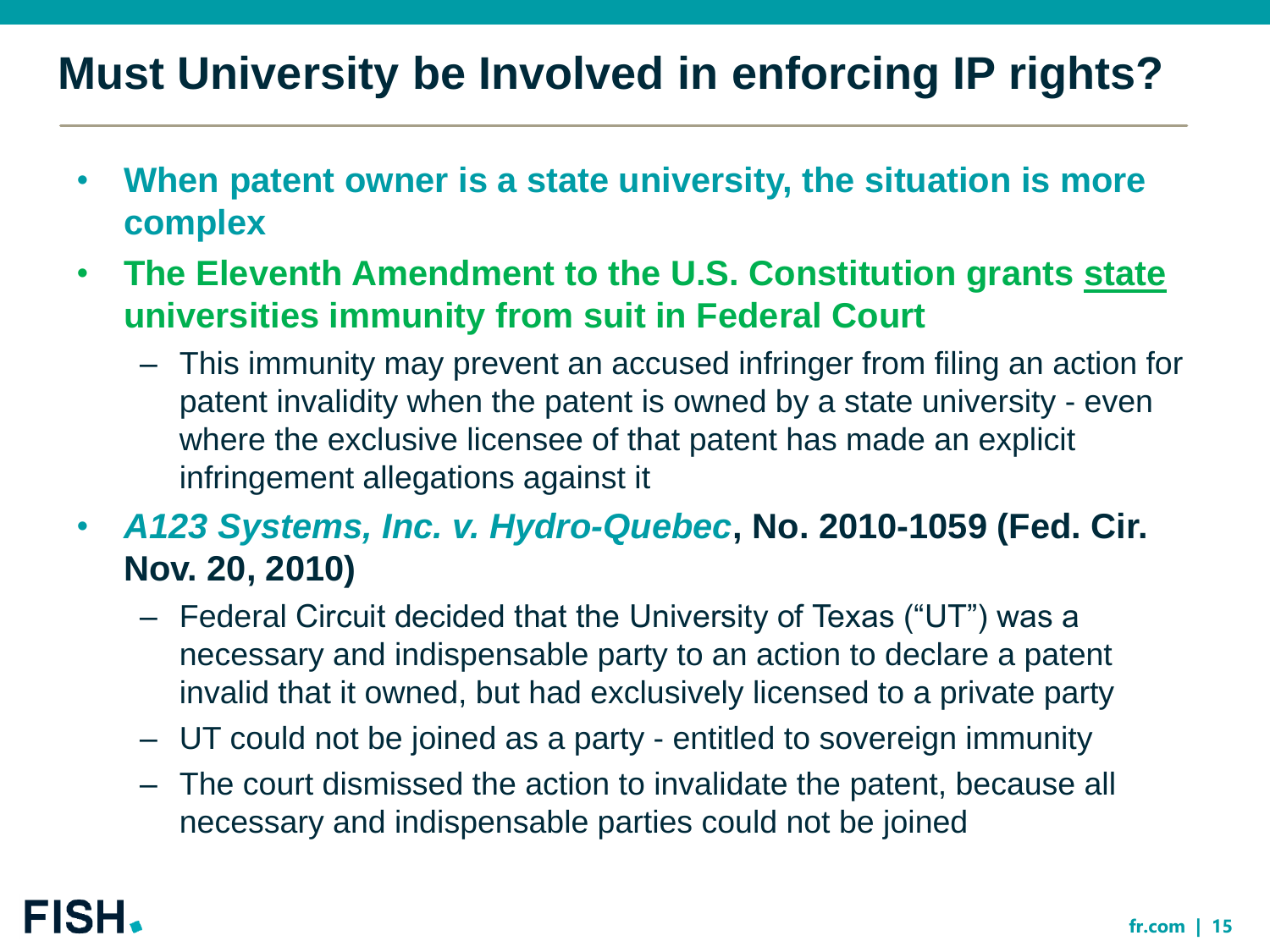#### **Must University be Involved in enforcing IP rights?**

- **The Federal Circuit addressed three major issues in its decision**
	- The court held that "because Hydro-Quebec had acquired less than all substantial rights in the patents in suit, [the University of Texas ("UT")] is a necessary party to A123's declaratory judgment action"
	- the court upheld UT's sovereign immunity rights, despite the fact that UT had waived those rights in a related litigation in Texas
	- the court found that UT was both a necessary and an indispensable party to the action under Fed. R. Civ. P. 19, and that the district court properly dismissed the action due to UT's absence in the litigation
- **However, if a state university files a patent infringement lawsuit, then it waives its sovereign immunity**

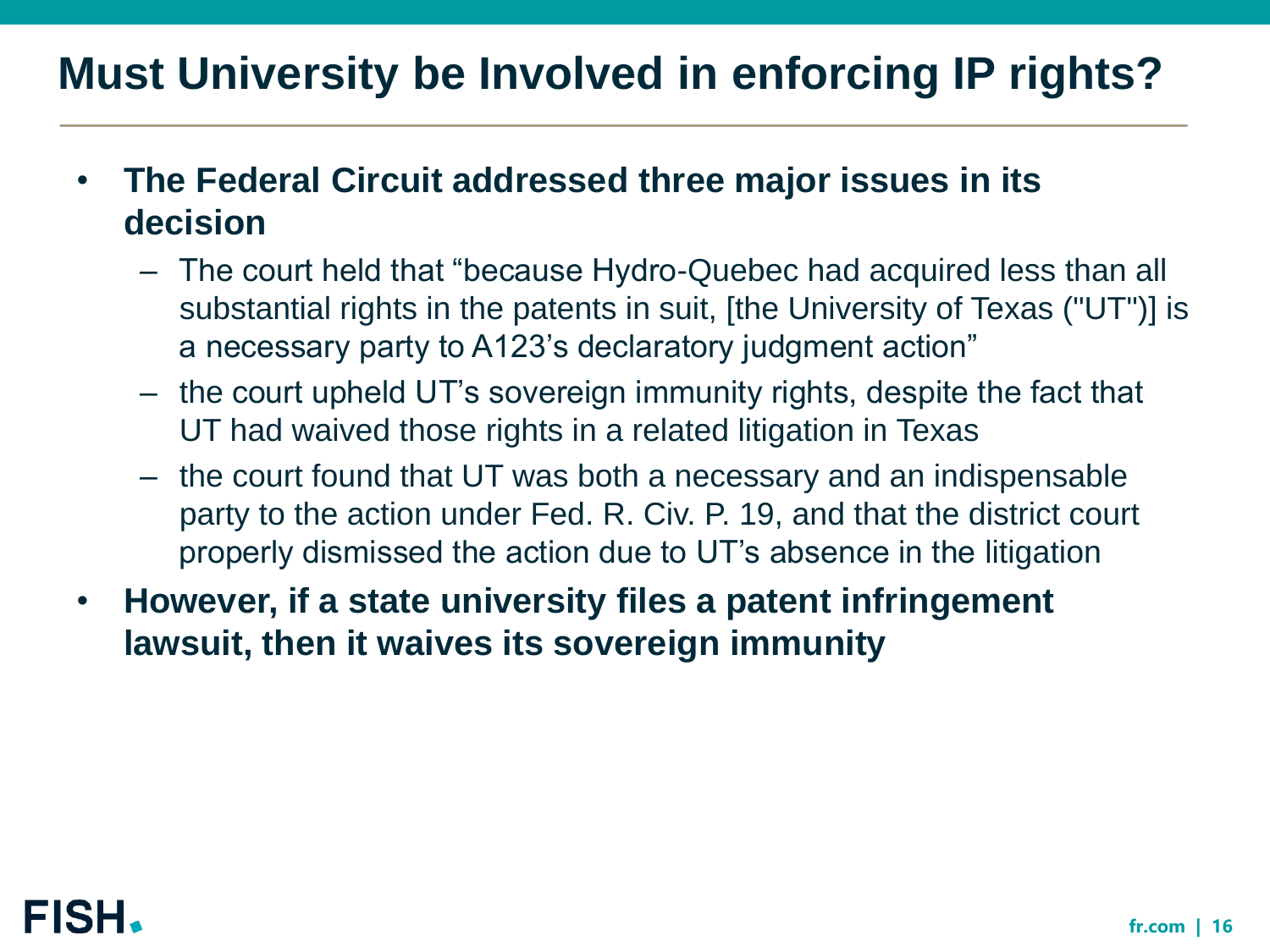# **Presented by:**



**J. Peter Fasse** 617-521-7802 fasse@fr.com

Peter Fasse is a Principal in the Boston office of Fish & Richardson.

With well over 30 years of experience, Peter's practice emphasizes client counseling and patent prosecution in a wide variety of technologies, with an emphasis on healthcare, medical devices, and other biological and medical fields as well as various "green" technologies.

Peter helps clients from start-ups to multinationals to develop competitive worldwide patent strategies and to establish solid and defensible patent portfolios. He performs competitive patent analyses, identifies third-party patent risks, and provides patentability and freedom-to-operate opinions. Peter also has experience in opposing and defending patents before the European Patent Office and in U.S. litigation and post-grant proceedings.

Peter has experience in medical therapeutics, diagnostics, devices, and imaging, microfluidic systems, liquid biopsy, nucleic acid sequence analysis systems and software, cell culturing and bioprocessing, molecular biology, complex biomedical systems, optics, machine tools, and lasers.

Specific applications include, e.g., cancer antibodies, RNAi and CRISPR therapeutics, engineered AAV systems, microfluidic analysis of circulating tumor and fetal cells, cell-free DNA analysis, next generation sequence analysis, dendritic cell- and DNA- based vaccines, nanoparticle and vector-based delivery of therapeutic agents, automated blood analysis systems, nucleic acid probes, tissue engineering, infusion pumps, biochips, laser systems, cellulose processing for ethanol production, implantable drug delivery devices and microcapsules, ultrasound probes, wind and solar power, and diagnostic and therapeutic methods for, e.g., AIDS, cancer, autism, diabetes, psoriasis, and arthritis.

#### **FISH**